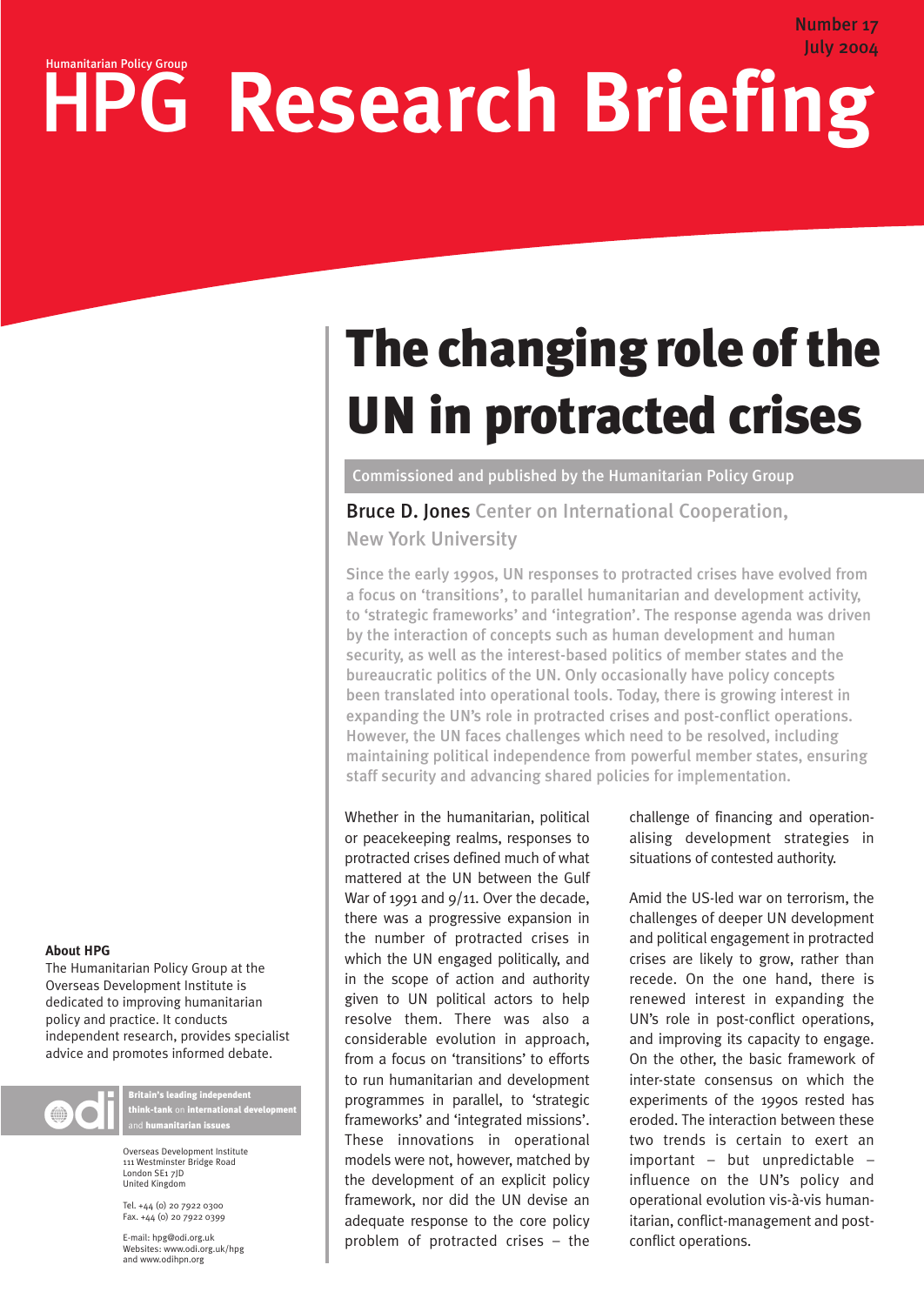#### The evolution of UN policy and practice in 'transitions' and protracted crises

The first effort to establish a UN policy framework for post-conflict operations was Secretary-General Boutros Boutros-Ghali's *Agenda for Peace*, of 1992. Reflecting the UN's positive early experiences in ending long-running crises in countries such as Namibia, Mozambique, Cambodia, El Salvador and Guatemala, *Agenda for Peace* laid out different, inter-related *phases* of conflict and response, from pre-conflict through conflict and postconflict periods. The post-conflict phase was the entrypoint into protracted crises for the UN's political and developmental actors. Because, in these early cases, the movement from war/crisis to peace/development was comparatively smooth, the concept of the relief-todevelopment 'transition' took hold.

*Agenda for Peace* embodied an optimism about UN conflict management that was also reflected in the other major UN intellectual and political document of the period, *Agenda for Development*. Informed by the concept of sustainable development, the UN sought to place greater emphasis on *human* or social development.

The optimism of *Agenda for Peace* and *Agenda for Development* was soon curtailed by failures in Somalia, Angola, Rwanda, Bosnia and Zaire, which highlighted critical weaknesses in the UN's capacity to respond to crises. These experiences also raised important questions: about the relationship between humanitarian and military action in conflict management; about the potentially negative impact humanitarian interventions could have on conflicts; about the political distortion of humanitarian aid delivery; and about the challenge of 'strategic coordination' between the multiple arms of the UN involved in conflict management. By the mid-1990s, the UN was reeling from the collective impact of these multiple failures, and opportunities for new political or peacekeeping engagements in protracted crises, notably in Burundi and Eastern Zaire, were passed over.

Despite these setbacks, the UN continued to experiment with political engagement in crises. Even where such engagement was not possible, the UN's humanitarian agencies were frequently extensively involved in responses. Amid these large-scale relief operations, some of which ran for many years, the UN's development actors began to perceive that there would be periods of relative calm or pockets of relative stability, in which more traditional social or community development could take place. This evolution within the UN occurred against a backdrop of further shifts in development thinking, particularly the growing attention paid to such concepts as 'human security', which attempted to synthesise human development approaches, with their focus on institutions and social capital, with conflict resolution approaches, which stressed the role of underdevelopment in causing conflict.

This thinking encouraged the UN's development community, led by the UN Development Group Office (UNDGO), to increase its engagement in protracted crises. In contrast to traditional development policy at the UN, which was all about governments, this new focus was on community development and support for local institutions and civil society. Since several of the UN's development agencies also had humanitarian programmes, agencies such as UNICEF and the World Food Programme needed no new institutional presence to engage in limited development work in these contexts. What was needed were new programmes and funding streams.

Out of this emerged a brief experiment in managing humanitarian programmes in tandem with limited development programmes: from a focus on 'transitions', the UN was moving towards a framework of simultaneous, parallel activity. In Burundi, for example, UNDP and the Department of Political Affairs (DPA) began to develop a programme to reorient UN development and relief assistance towards community development, social rehabilitation, reconciliation and dialogue.

This push towards greater development involvement in protracted crises was, however, constrained by political opposition within the UN. The elaboration of human security concepts, twinned with the lessons being learnt from Bosnia and Rwanda, contributed at the UN to a debate around Secretary-General Kofi Annan's concept of humanitarian intervention. Annan's initiative in favour of intervention in the internal affairs of states met with considerable opposition from within the General Assembly. This debate also affected the UN's political and developmental evolution. In 1999, UNDP presented to its governing board a policy paper outlining a more significant role for the agency in conflict and post-conflict environments. The governing board's majority Southern members viewed the proposal as a further challenge to state sovereignty, and the paper was rejected.

#### Box 1

### Protracted crisis: a separate category?

It is possible to delineate the set of conflicts that should fall under the rubric 'protracted crisis'. These are countries where political instability, interspersed by military conflict of greater or lesser frequency and intensity, is combined with socio-economic conditions that imperil the lives and livelihoods of a significant portion of the population – and where all these conditions are sustained over long periods of time, at least several years. There is no value in debating precisely how many years a conflict must run to qualify for protracted status, nor what percentage of the population must be threatened for a situation to be considered a crisis – it is enough to recognise that the category encompasses cases of differing intensity and duration.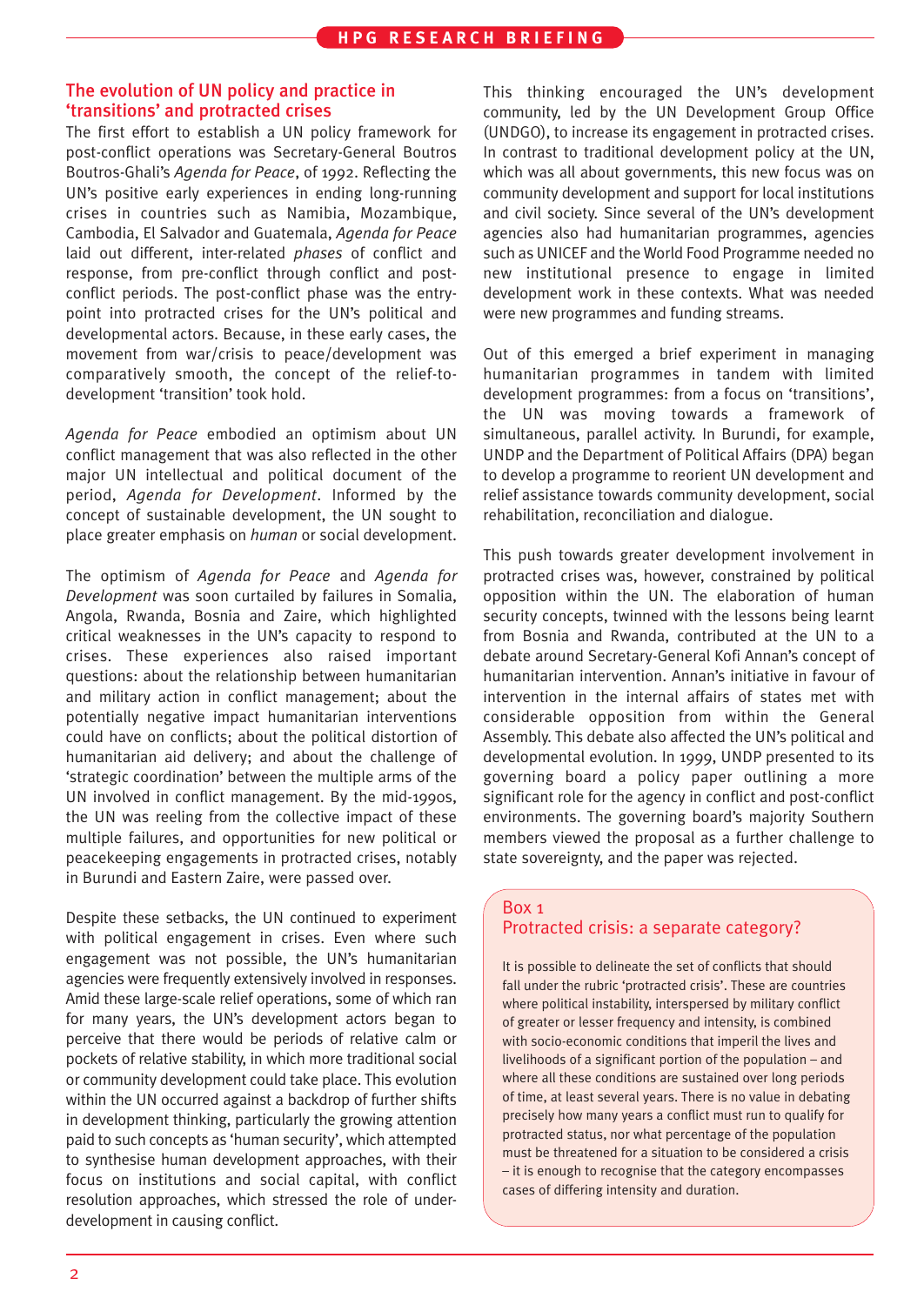### The coordination debate

By the late 1990s, a more deliberate effort to shape UN responses to protracted crises had begun to take shape. This centred around the question of coordination. The lack of coherence between the UN's political, peacekeeping and humanitarian actors had been identified as one of the major causes of failure in protracted crises.

#### *Development–humanitarian coordination*

Efforts to tackle the issue of coordination initially took the form of what was called the 'framework for coordination', a process designed to generate more routine interaction between the UN's political, peacekeeping and humanitarian players. 'Cabinet committees' were set up, responsible for developing policy, ensuring coordination and more effective links between the components of the UN, and steering country-specific strategy, including with respect to crises. These committees covered:

- peace and security (the ECPS, chaired by the DPA and encompassing the Department of Peacekeeping Operations (DPKO), the Department of Disarmament Affairs and a few others);
- humanitarian affairs (the ECHA, chaired by the Office for the Coordination of Humanitarian Affairs (OCHA) and encompassing DPA, DPKO, UNDP and most of the UN's humanitarian agencies); and
- development (the UNDG, chaired by UNDP's Administrator, and encompassing most of the UN's development agencies).

More specific reforms focused on building links between the planning/fundraising frameworks for humanitarian and development assistance – the UN Consolidated Appeals Process (CAP) and the UN Development Assistance Framework (UNDAF). There was a movement towards the merging of the functions and offices of the Resident Coordinator (the lead in-country development actor) and the Humanitarian Coordinator.

The experiment with CAP–UNDAF linkages (and Extended CAPs, Trust Funds and several other hybrid financial and planning mechanisms) failed to overcome two core difficulties. First, there was a gap in donor funding mechanisms between the humanitarian requirement for rapid disbursement and use, and the long clearance and programming cycles for development funds. Second, UN development agencies were facing eroding donor confidence in the quality of their personnel in the field; in their willingness to participate wholeheartedly in coordinated responses; and in the coherence of the intellectual argument they were making for development action in crises.

### *Strategic coordination: political–humanitarian– development linkages*

These experiments in humanitarian–development coordination were also shaped by a broader debate around the links between the UN's humanitarian and development actors and its political arm.

In 1996–97, the UN established the UN Special Mission in Afghanistan (UNSMA), creating an on-the-ground political mission at a time when there were no official peace talks, and no negotiations. It also created what was known as the 'Strategic Framework for Afghanistan', an effort to link the strategies and activities of the UN's political, humanitarian and development actors in the country into a single, coherent strategy incorporating conflict resolution and aid. This was developed into 'Generic Guidelines' to steer in-country coordination wherever the UN had a multiple presence on the ground.

In parallel, the DPKO was experimenting with the use of socalled multi-dimensional peacekeeping – peacekeeping missions that incorporated civilian tasks such as human rights monitoring, election planning and justice functions. When a peace agreement was reached in Sierra Leone in 1999, this multi-dimensional model was used in an attempt to consolidate the agreement. The UN Resident Coordinator was made deputy to the Special Representative of the Secretary-General (the head of the mission and the lead political actor), thereby establishing an 'integrated mission'.

### Developments since 9/11: crisis mitigation in a unipolar world

Responses to civil wars and protracted crises dominated the period between the late 1980s and  $9/11$ . Much has changed since 9/11, largely because the nature of US engagement in international security has changed.

The events of 9/11 produced three important shifts in US foreign policy. America's role in international security management was reasserted; the international security agenda was reframed in terms of what Washington describes as the 'Global War on Terrorism' (GWOT); and protracted crises and failed states attracted increased

#### Box 2 New roles, new actors: strategic coordination with the World Bank

A further dimension of strategic coordination involved the relationship between the UN and the World Bank, which itself was engaging in major reforms that brought it into conflict operations for the first time. Efforts to link the Bank's work to the UN's occurred in two very different ways. Within the political departments of the UN, and particularly in DPKO, an effort was made to link to the Bank as a strategic *partner* – for example in the Kosovo mission, in the Middle East, and in the early stages of the East Timor mission. The UN's development agencies experimented with ways of linking to the Bank as a *funder* – specifically of UN developmental activity in the transition process.